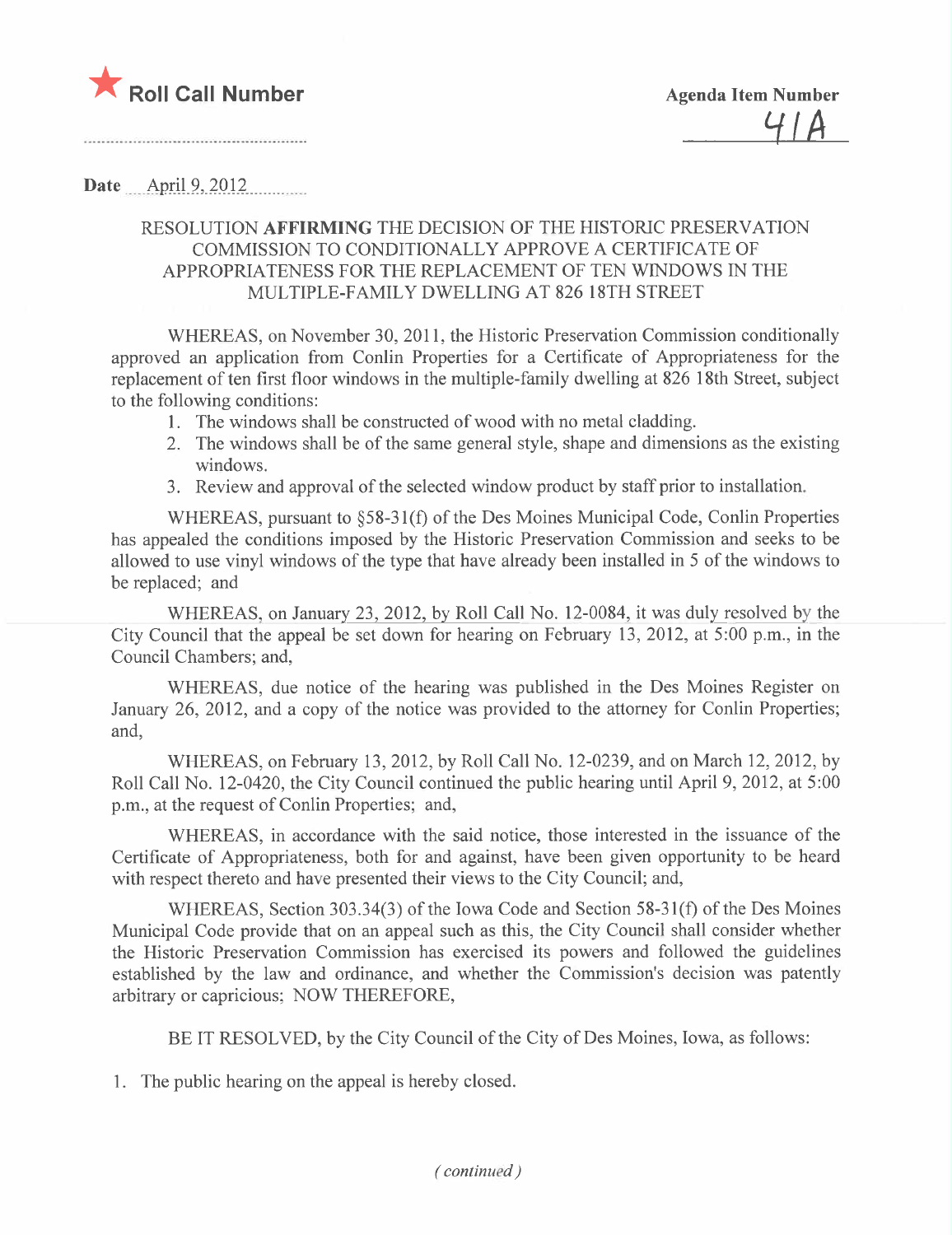

-2-

Date April 9, 2012

- 2. The City Council hereby finds that the decision of the Historic Preservation Commission approving a Certificate of Appropriateness for the replacement of ten windows in the multiple-family dwelling at 826 18th Street is not arbitrary or capricious and should be upheld.
- 3. The City Council hereby finds that the decision of the Historic Preservation Commission to require the replacement windows to satisfy the three conditions identified above was NOT patently arbitrary or capricious for the following reasons:
	- a) The conditions of approval are consistent with the Architectural Guidelines for Building Rehabilitation in Des Moines' Historic Districts and are consistent with past actions of the Commission for both investor-owned and owner-occupied properties.
	- b) The guidelines state that "any replacement windows should duplicate the original window in type, size and material." Design guidelines by nature eliminate some design and material options that may be lower in cost.
	- c) Although the City has ordered the repair or replacement of portions of the windows in question, that order did not excuse the applicant from repairing or replacing the windows in a manner that conforms with the requirements of Article II - Historic Districts, in Chapter 58 - Historical Preservation, in the City-Code and the guidelines identified above.

( Council Communication No. 12- )

MOVED by Preservation Commission. to adopt, and affrm the decision of the Historic

FORM APPROVED:

Roger K. Brown, Assistant City Attorney  $\frac{C_{\text{cyc}}}{C_{\text{cyc}}\text{historic\,appeak\,conlin\,RC~Hrg~Affirm~V2.doc}}$ 

| <b>COUNCIL ACTION</b> | <b>YEAS</b> | <b>NAYS</b> | <b>PASS</b> | <b>ABSENT</b>   | <b>CERTIFICATE</b>                                                                                   |  |  |  |
|-----------------------|-------------|-------------|-------------|-----------------|------------------------------------------------------------------------------------------------------|--|--|--|
| <b>COWNIE</b>         |             |             |             |                 |                                                                                                      |  |  |  |
| <b>COLEMAN</b>        |             |             |             |                 | I, DIANE RAUH, City Clerk of said City hereby                                                        |  |  |  |
| <b>GRIESS</b>         |             |             |             |                 | certify that at a meeting of the City Council of<br>said City of Des Moines, held on the above date, |  |  |  |
| <b>HENSLEY</b>        |             |             |             |                 | among other proceedings the above was adopted.                                                       |  |  |  |
| <b>MAHAFFEY</b>       |             |             |             |                 |                                                                                                      |  |  |  |
| <b>MEYER</b>          |             |             |             |                 | IN WITNESS WHEREOF, I have hereunto set my                                                           |  |  |  |
| <b>MOORE</b>          |             |             |             |                 | hand and affixed my seal the day and year first<br>above written.                                    |  |  |  |
| <b>TOTAL</b>          |             |             |             |                 |                                                                                                      |  |  |  |
| <b>MOTION CARRIED</b> |             |             |             | <b>APPROVED</b> |                                                                                                      |  |  |  |
|                       |             |             |             | Mayor           | <b>City Clerk</b>                                                                                    |  |  |  |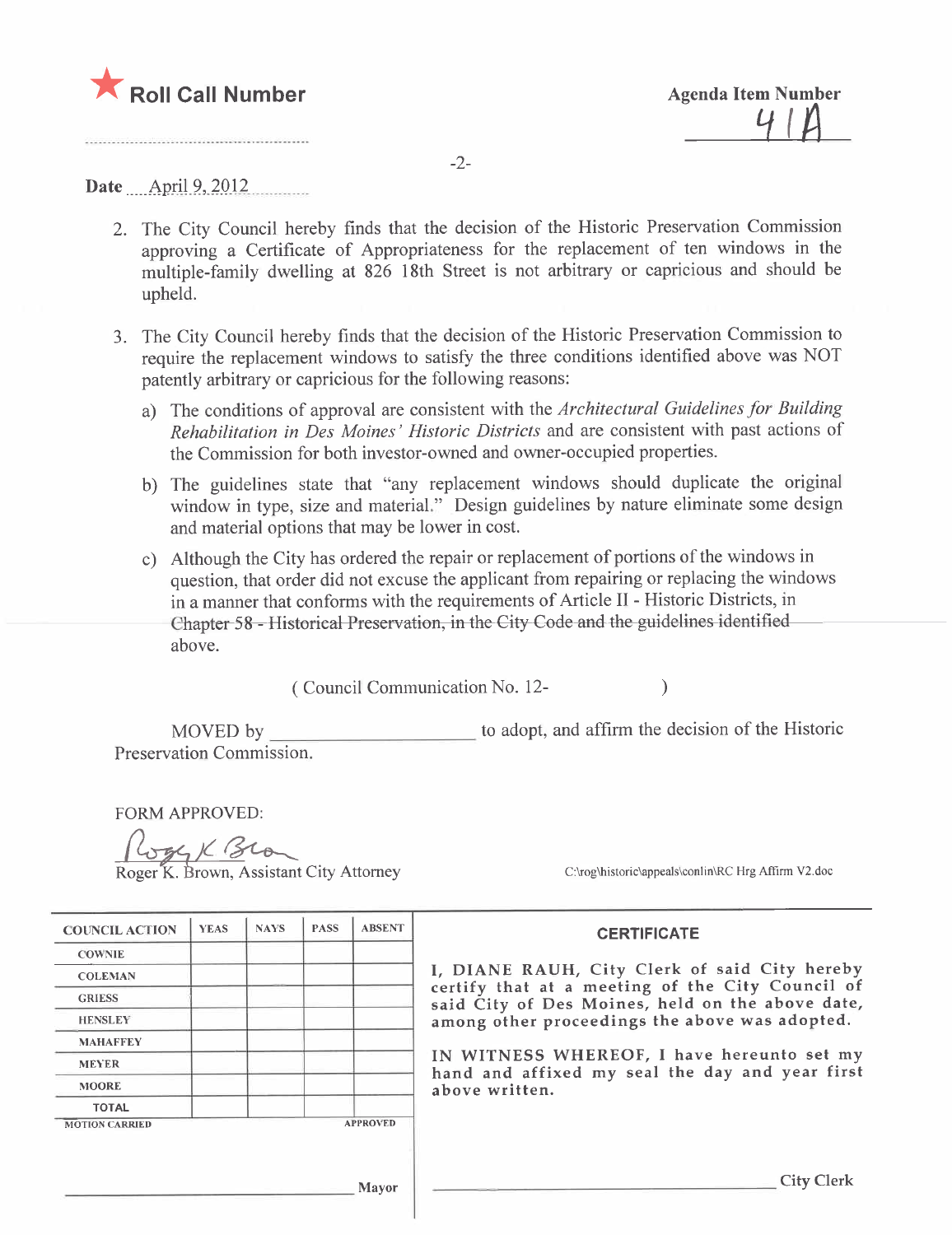

Baskerville and Schoenebaum, P.L.C.

Brown, Winick, Graves, Gross, 666 Grand Avenue, Suite 2000<br>Baskerville and Schoenebaum. P.L.C. Ruan Center. Des Moines, IA 50309-2510

December 16, 2011 direct phone: 515-242-2410 direct fax: 515-323-8510 email: gross@brownwinick.com

### Via Hand Deliverv

Honorable Frank Cownie Des Moines City Council Members City Hall 400 East 1<sup>st</sup> Street Des'Moines, IA 50309

# Re: Appeal from December 5, 2011 Historic Preservation Commission Filng Certificate of Appropriateness; Case Number 20-2012-5.14

Dear Mayor Cownie & Des Moines City Council Members:

Brown Winick represents the interests of Conlin Properties with regard to the property located at 826 18<sup>th</sup> Street, Des Moines, Iowa (hereinafter the "Home"). Conlin Properties hereby located-at-826-18" Street,-Des-Moines, Jowa-Cherenaire the "Home"). Committee properties in Properties hereby formally appeals the December 5, 2011 decision ("Decision") of the Historic Preservation Commission ("Commission") that unreasonably requires Conlin Properties to incur twice the cost for replacing non-original windows in the steel-sided Home. A copy of the Commission's Decision is attached as Exhibit 1.

### BACKGROUND FACTS

This appeal arises from the City of Des Moines issuing a notice requiring Conlin Properties to replace certain windows in the Home and the Commission's subsequent Decision that doubles the cost of complying with the City's requirement. The subject windows are indisputably non-original and decaying windows that are located in a newer addition to the steelsided Home. After receiving notice from the City of Des Moines that the non-original windows needed replacement, Conlin Properties arranged for and began investing over \$6,000.00 in the Home and neighborhood to replace the single-paned, single-locked, non-original windows with double-paned, double-locked, energy-efficient windows to create a safe, secure, and energy efficient Home. After replacing five (5) of the ten (10) non-original windows, the Department of Building posted a "Stop Work" Order citing the "Historic District Guidelines," at which point Conlin Properties immediately ceased replacing the windows. Conlin Properties was unaware of the requirement to apply for a certificate of appropriateness.

Conlin Properties promptly filed an application for a certificate of appropriateness ("Application"). The Application seeks to replace 10 of 54 windows in the Home and explains ("Application"). The Application seeks to replace 10 of 54 while the  $m$  are seemed. the replacement windows are thermal-pane windows. On November 30, 2011, the Commission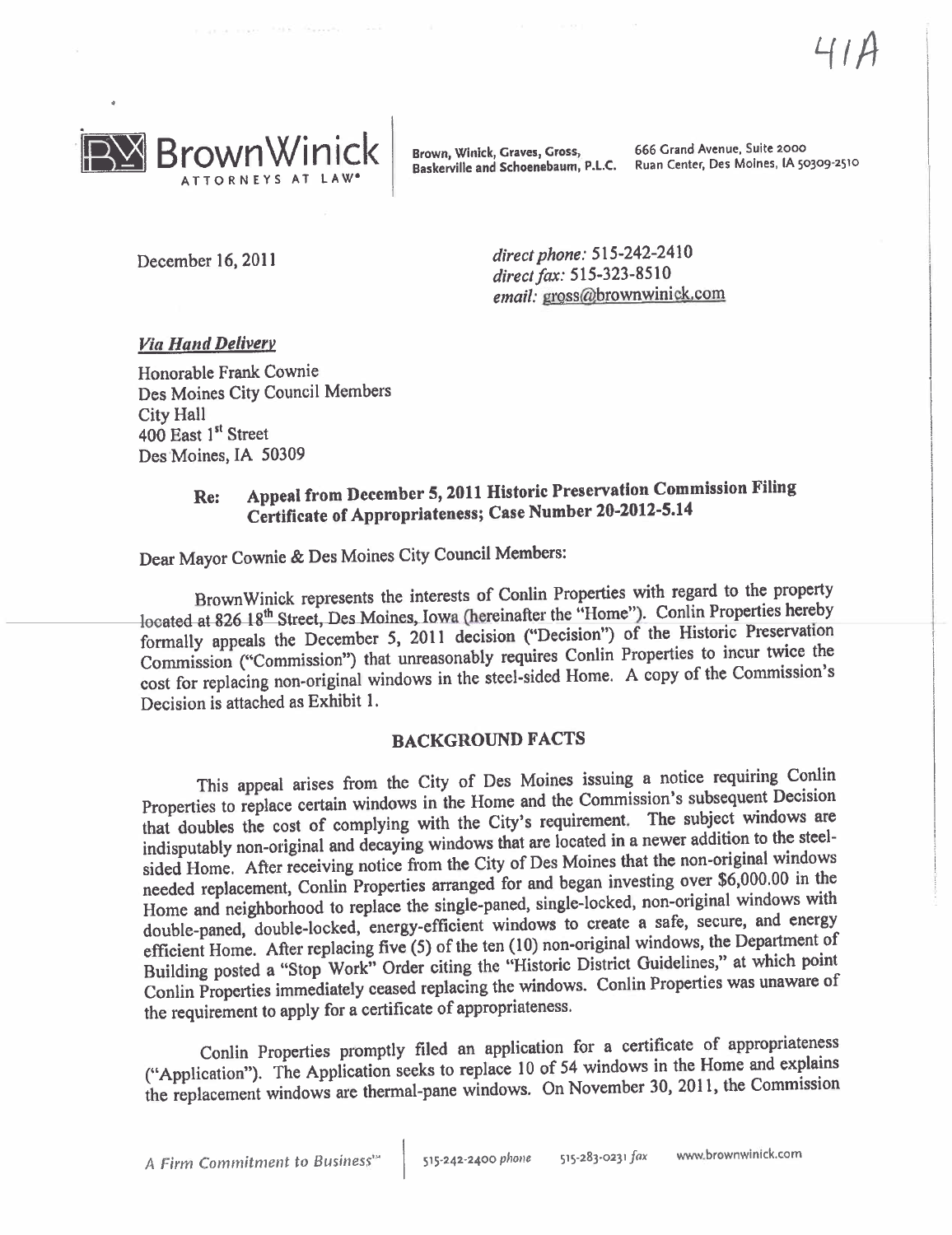### Mayor Cownie & Des Moines City Council Members December 16, 2011 Page 2

reviewed Conlin Properties' Application and heard argument on the issues. Thereafter, on or about December 5, 2011, the Commission fied its Decision granting the Application subject to three conditions: (1) The windows shall be constructed of wood with no metal cladding; (2) The windows shall be of the same general style, shape and dimensions as the existing windows; and (3) Review and approval of the selected windows product by staff prior to installation. See Exhibit 1.

On appeal, the City Council is required to consider several criteria. For example, "the city council shall consider whether the commission has exercised its powers and followed the guidelines established by law and ordinance..." Des Moines Municipal Code § 58-31. Further, "the city council shall consider ... whether the commission's action was patently arbitrary or capricious." Id. The Commission's Decision requiring wood windows fails to satisfy these important requirements and the condition should be waived.

# THE COMMISSION'S DECISION WAS IMPROPER

The non-original and decaying windows, located in a newer addition of the steel-sided Home, do not have any historical, architectural or cultural value. Indeed, during the November 30, 2011 staff presentation, Mr. Jason Van Essen, a Senior City Planner with the City of Des Moines, explained that the Home-has-been "substantially altered" from its original configuration and that the subject windows are not the original windows. Mr. Van Essen further explained that the small portion of the steel-sided Home at issue was constructed around 1957 - long after the 1880s Victorian period that the Historic District was formed to preserve. Staff's admissions that the steel-sided Home was "substantially altered" and reconstructed around 1957 - nearly eighty (80) years *after* the 1880s era that the District seeks to preserve - and that the windows are not (60) years after the 1880s era that the District seeks to preserve and cultural value. Tellingly, the original confirms the lack of historical, architectural and cultural value. Tellingly, the original confirms the lack of historical, architectural and cultural value. Tellngly, the Commission's Decision is void of any finding that the subject windows hold any such value. When a proposal, such as Conlin Properties' proposal, seeks alteration of items having "little" historical, architectural, or cultural value the Commission must endeavor to approve the proposal, which the Commission did not do here.

The Des Moines Municipal Code governs Historic Districts and states the purpose is to serve "Public Policy" concerns. Des Moines Municipal Code § 58-26. To this end, the Municipal Code requires the Commission to "be reasonable in its judgments" and "endeavor to approve proposals for alteration of structures of little historical, architectural and cultural value."<br>Id.  $\S$  58-31(c). Here, instead of being reasonable and endeavoring to approve a proposal to  $1a$ , § 58-31(c). Here, instead of being reasonable and endeavoring to approximate the proposal to  $\alpha$ replace non-original windows with no historical, architectural or cultural value, the Commission arbitrarily, capriciously, and unreasonably rejected the proposal and imposed a cost-prohibitive condition: requiring the windows to be constructed of wood with no metal cladding.

On November 30,2011, Conlin Properties explained to the Commssion that imposing the condition would be unreasonable and undermine the public policy of the Municipal Code. As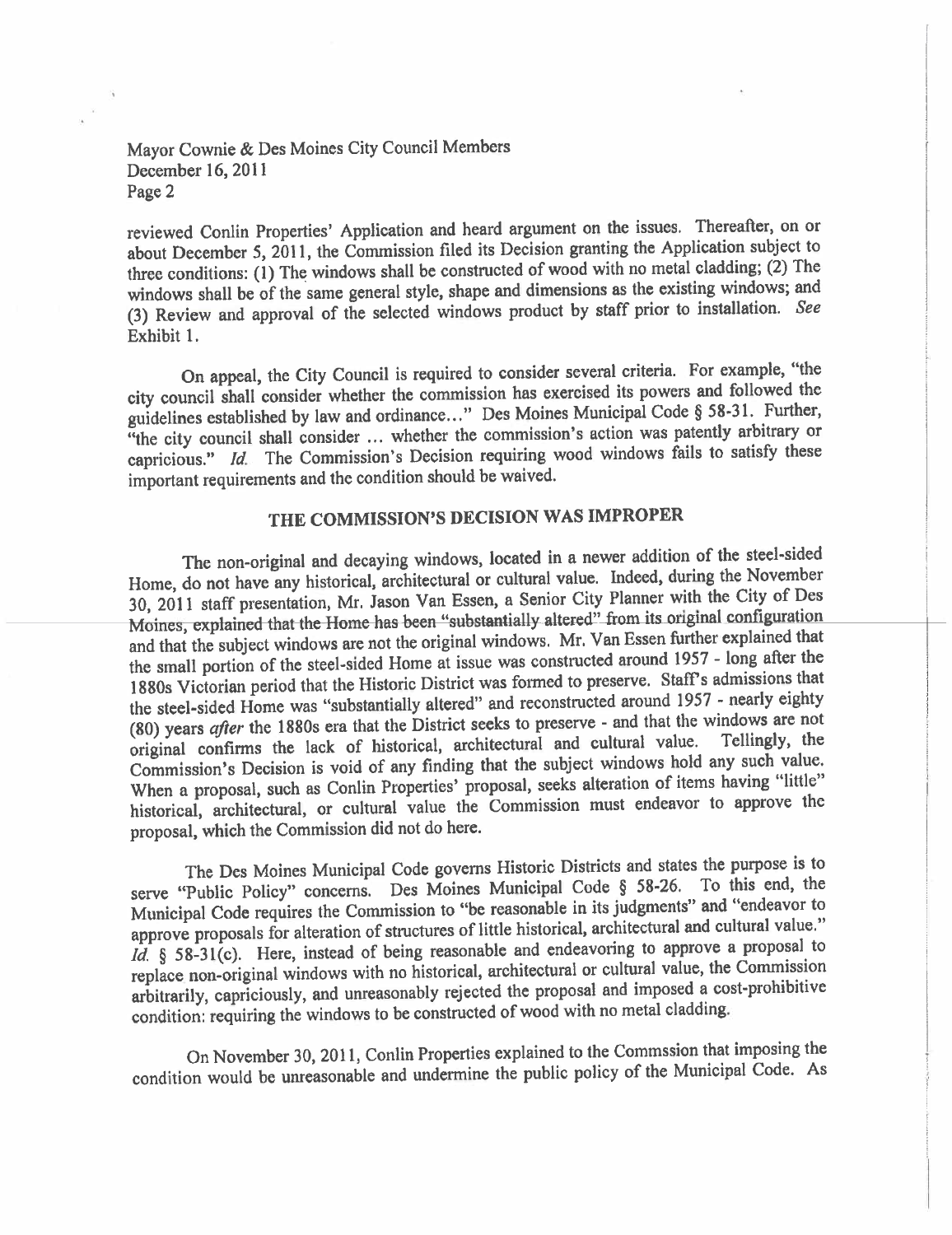### Mayor Cownie & Des Moines City Council Members December 16, 2011 Page 3

explained to the Commission, replacing the non-original windows on this steel-sided Home with wood windows would cost over \$12,000.00 - nearly twice the \$6,275.74 cost of the doublepaned, double-locked, energy-efficient windows that Conlin Properties seeks to install. Conlin Properties explained to the Commission that in these tough economic times where home prices are plummeting and the City of Des Moines itself is striving to reduce costs, it is patently unreasonable and violates all public policy concerns to mandate Homeowners incur double the cost for repairs and maintenance. This is especially true when the proposed windows are safer, more secure, and more energy efficient than the current windows and where, as here, the windows being replaced are not original and have no historic value whatsoever.

The Commission arbitrarily and capriciously ignored Conlin Properties' arguments regarding the excessive cost of using wood windows. In fact, during the November 30, 2011 meeting, the Commission made it abundantly clear that it does not consider cost: "We don't care how much [the windows] cost, its not *our* problem." The Commission's admitted position of turning a blind eye to cost, a fundamental element of any maintenance or repair, is not only unreasonable but it is arbitrary and capricious. The City Council should reconsider the Commission's unreasonable Decision and waive the condition requiring use of wood.

The foregoing is just one of the many items that the Commission failed to consider when it arbitrarily and capriciously-imposed the condition of requiring wood windows. In addition to ignoring cost, the Commission also unreasonably ignored Conlin Properties' arguments regarding energy efficiency, safety, and city-approved guidelines that permit the use of vinyl in Sherman Hill. Conlin Properties will further explain these issues to the City Council when this Appeal is heard.

In short, the intent and purpose of replacing the non-original windows on the steel-sided Home is to provide a safer, more secure, and energy efficient living environment - fundamental ideals that undoubtedly promote public policy and should not be ignored. Granting Conlin Properties' Application, as submitted, serves the public policy concerns that the Municipal Code was adopted to advance. Conlin Properties respectfully requests that the City Council waive the requirement of using wood windows and permit the installation of windows as requested within Conlin Properties' Application.

Very truly yours,

~-~ Douglas E. Gross

Enclosure cc: Conlin Properties

00181625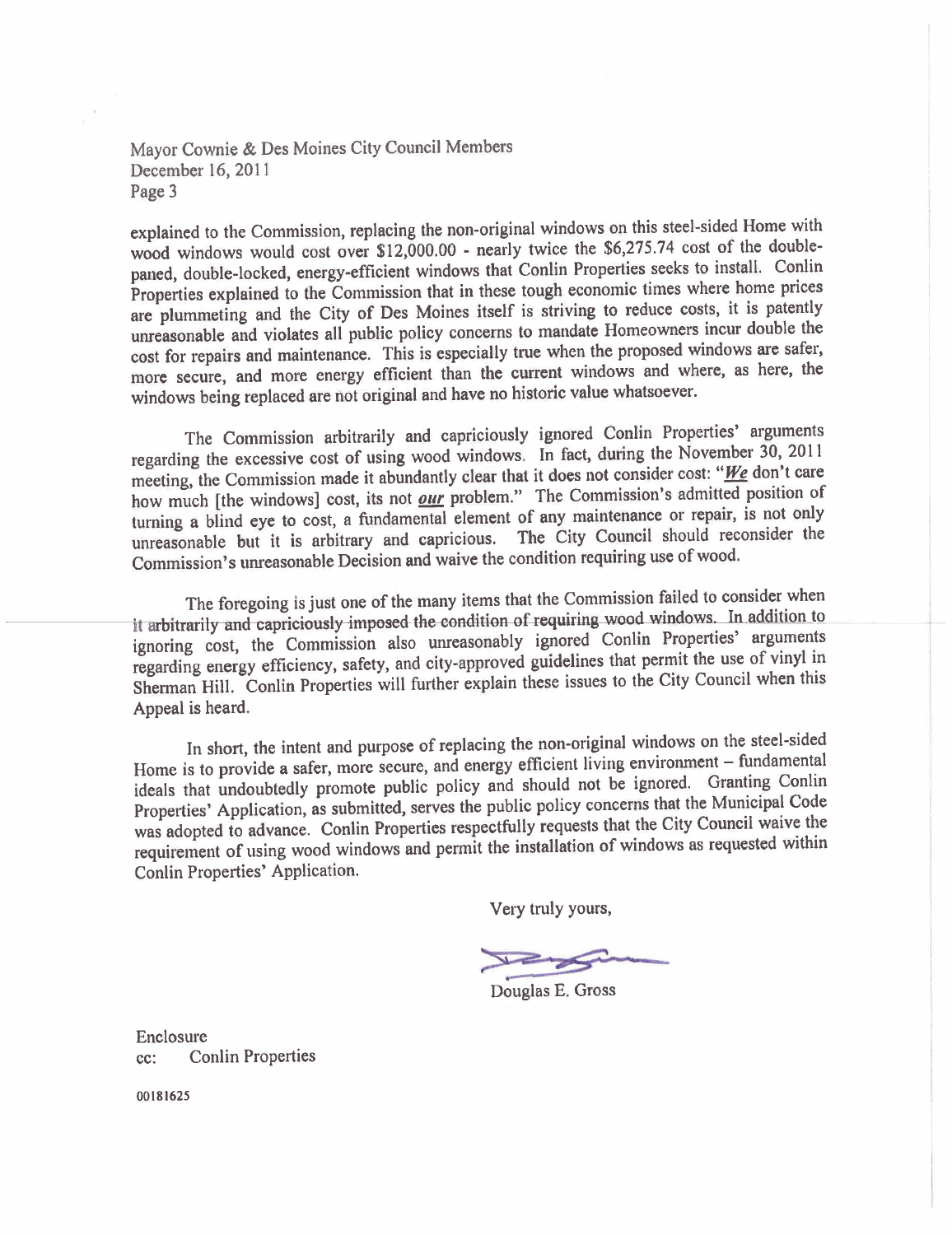#### HISTORIC PRESERVATION COMMISSION CITY OF DES MOINES CERTIFICATE OF APPROPRIATENESS In the Following Matter

This Certificate of Appropriateness is valid for one year from the meeting date

| <b>REQUEST FROM:</b>     | CASE NUMBER: 20-2012-5.14       |
|--------------------------|---------------------------------|
| <b>CONLIN PROPERTIES</b> |                                 |
| PROPERTY LOCATION:       | MEETING DATE: NOVEMBER 30, 2011 |
| 826 18TH STREET          |                                 |

This Decision of the Historic Preservation Commission does not constitute approval of any construction. All necessary permits must be obtained before any construction is commenced upon the Property. A Certificate of Occupancy must be obtained before any structure is occupied or re-occupied after a change of use.

#### SUBJECT OF THE REQUEST:

Replacement of 10 first floor windows.

### FINDING OF THE HISTORIC PRESERVATION COMMISSION:

Granting the application as presented subject to the conditions below would be In harmony with the historic character of the neighborhood and would meet the requirements set out in the Historic District Ordinance, the Secretary of Interior's Standards for Rehabilitation and Guidelines for Rehabilitating Historic Buildings, and the City of Des Moines' Standard Specifications.

#### CONDITIONS:

- 1. The windows shall be constructed of wood with no metal cladding.
- 2. The windows shall be of the same general style, shape and dimensions as the existing windows.
- 3. Review and approval of the selected window product by staff prior to Installation.

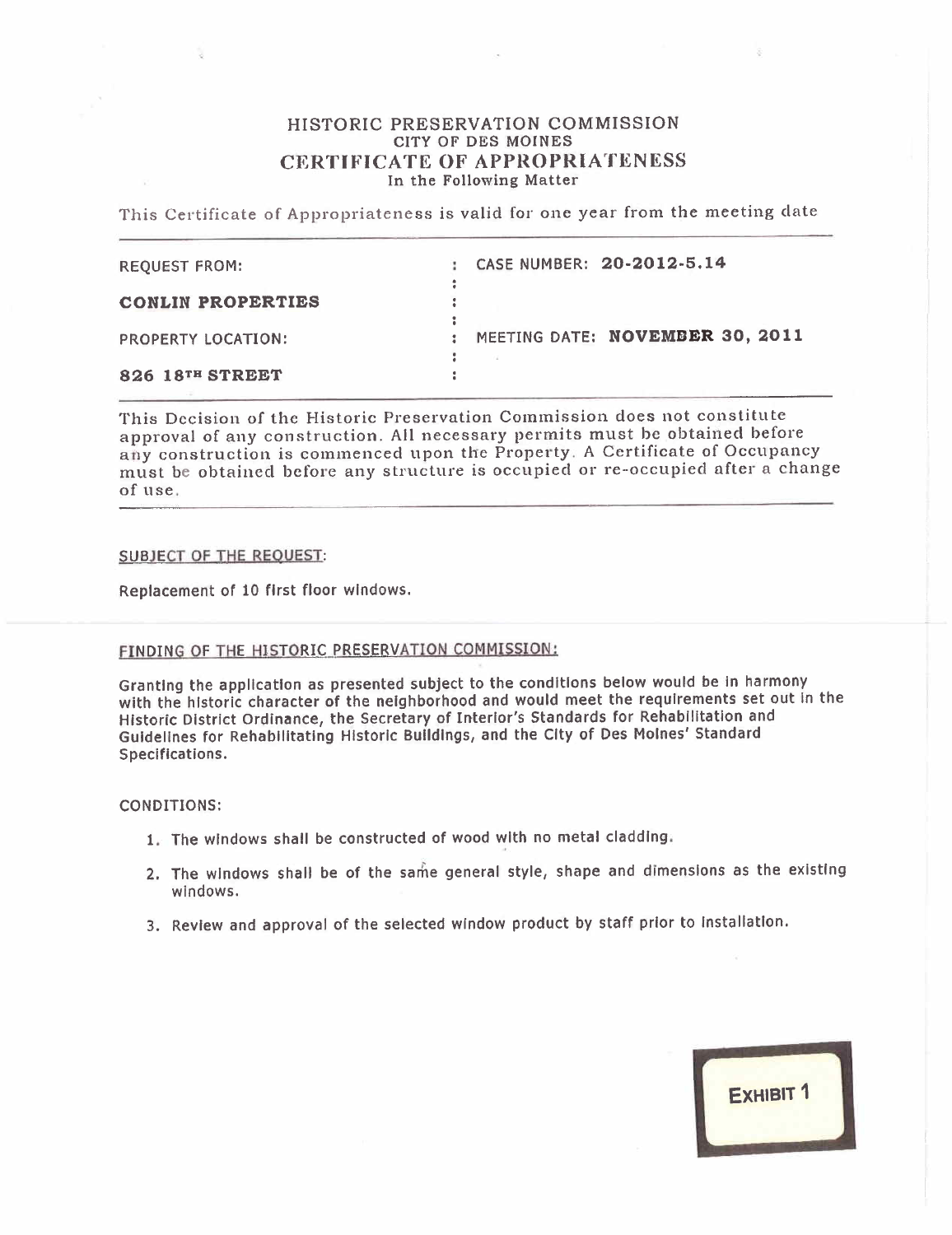Conlin Properties<br>826 18<sup>th</sup> Street<br>20-2012-5.14

November 30, 2011

 $VOTE$ : A vote of 8-0-0 was registered as follows:</u>

|                   | Aye | Nay | Abstain | Absent |
|-------------------|-----|-----|---------|--------|
| <b>Barry</b>      | х   |     |         |        |
| Griffin           | x   |     |         |        |
| <b>Holderness</b> | x   |     |         |        |
| Estes             |     |     |         | x      |
| Fenton            | x   |     |         |        |
| Marchand          | X   |     |         |        |
| Shaw              | X   |     |         |        |
| Taenzer           | Χ   |     |         |        |
| Weidmaler         | x   |     |         |        |

 $-2-$ 

Approved as to form:

Michael Ludwig AICP<br>Planning Administrator

Date Filed:  $\frac{2}{5}$ Filed By:

**Phil Delafield Community Development Director** 

 $\overline{\mathsf{v}}$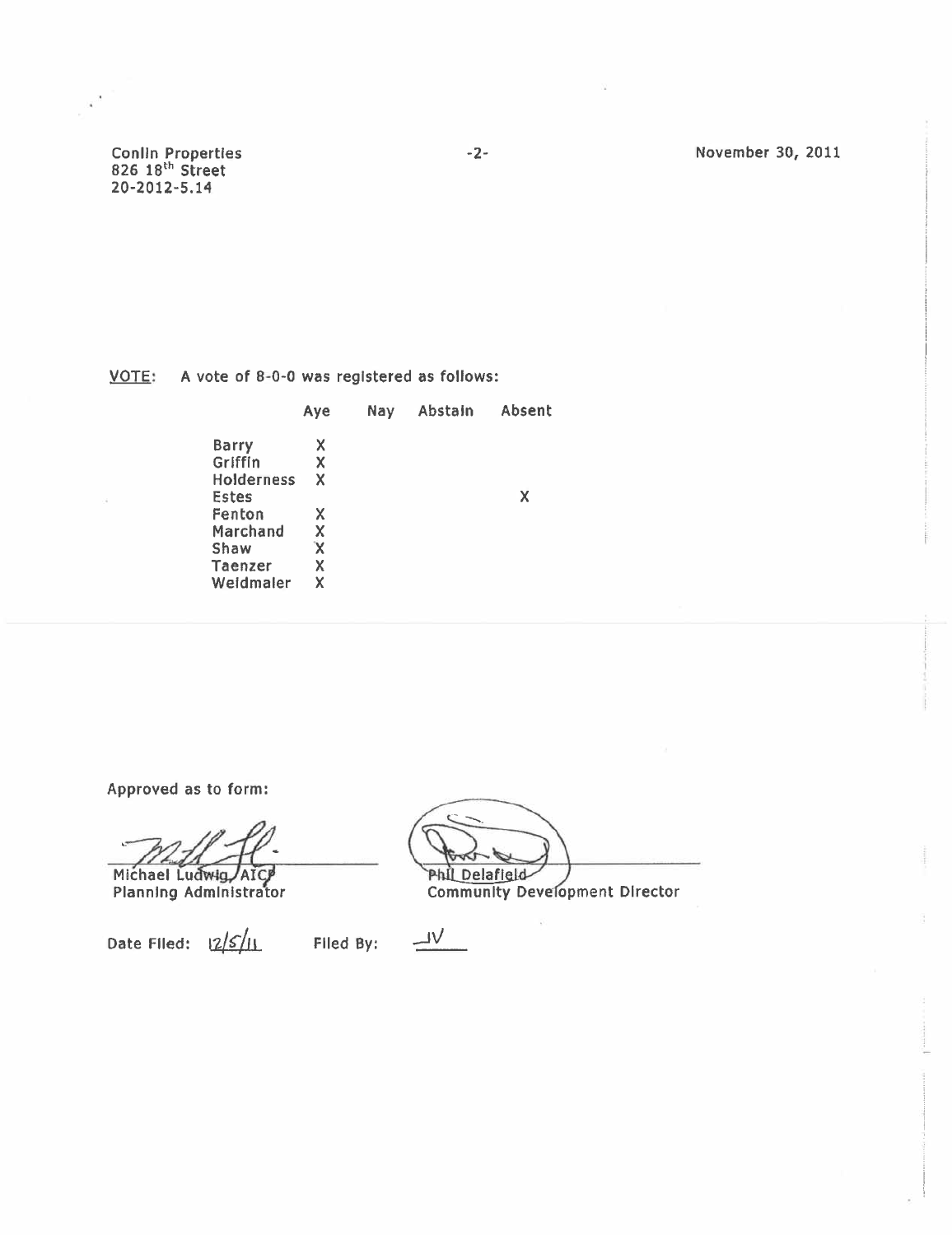## CITY OF DES MOINES HISTORIC PRESERVATION COMMISSION STAFF REPORT AND RECOMMENDATION Wednesday, November 30, 2011

**VACENDAMENS REAL**  $\{1,2,3,4,2,5,6,8\}$ 

Applicant: Conlin Properties (owner).

Location: 826 18<sup>th</sup> Street (Sherman Hill Historic District).

Requested Action: Replacement of 10 first floor windows.

# **I. GENERAL INFORMATION**

- 1. Site Description: The subject property measures 60 feet by 125 feet and contains a 2%-story building built circa 1888. The building was originally constructed as a singlefamily dwelling but has been converted to a 7-unit apartment building.
- 2. Sanborn Map: The 1901 and 1920 maps identify the building as a single-family dwelling. The footprints shown on these maps are different than the current footprint. The 1901 map show a front porch limited to around the front door area. The 1920 map shows that the building had a full front porch. The 1957 map shows the current footprint of the building and indicates apartment use.
- 3. Relevant COA History: None.

# II. APPLICABLE DESIGN GUIDELINES

- 1. Architectural Guidelines for Building Rehabiltation (windows):
	- a. Existing windows should be retained, reconditioned and well maintained to be energy sound.
	- b. Any replacement windows should duplicate the original window in type, size, and materiaL. The shape of the original window subdivisions should not be changed. New muntin bars and mullons should duplicate the original in size and profile shape
	- c. Windows with true divided lights should be used in places where this type of window was used originally. Snap in muntin bars should not be used.
	- d. The original size of all door and window openings should be restored and replacement windows should match the shape of the original openings.
	- e. Existing door and window openings should not be blocked down to accommodate stock sizes.
	- f. Air conditioners should not be put in the windows of any primary façade.
	- g. When original doors or windows of some merit are removed and replaced with new, they should be kept in dry storage for a future owner who may be interested in a complete restoration.